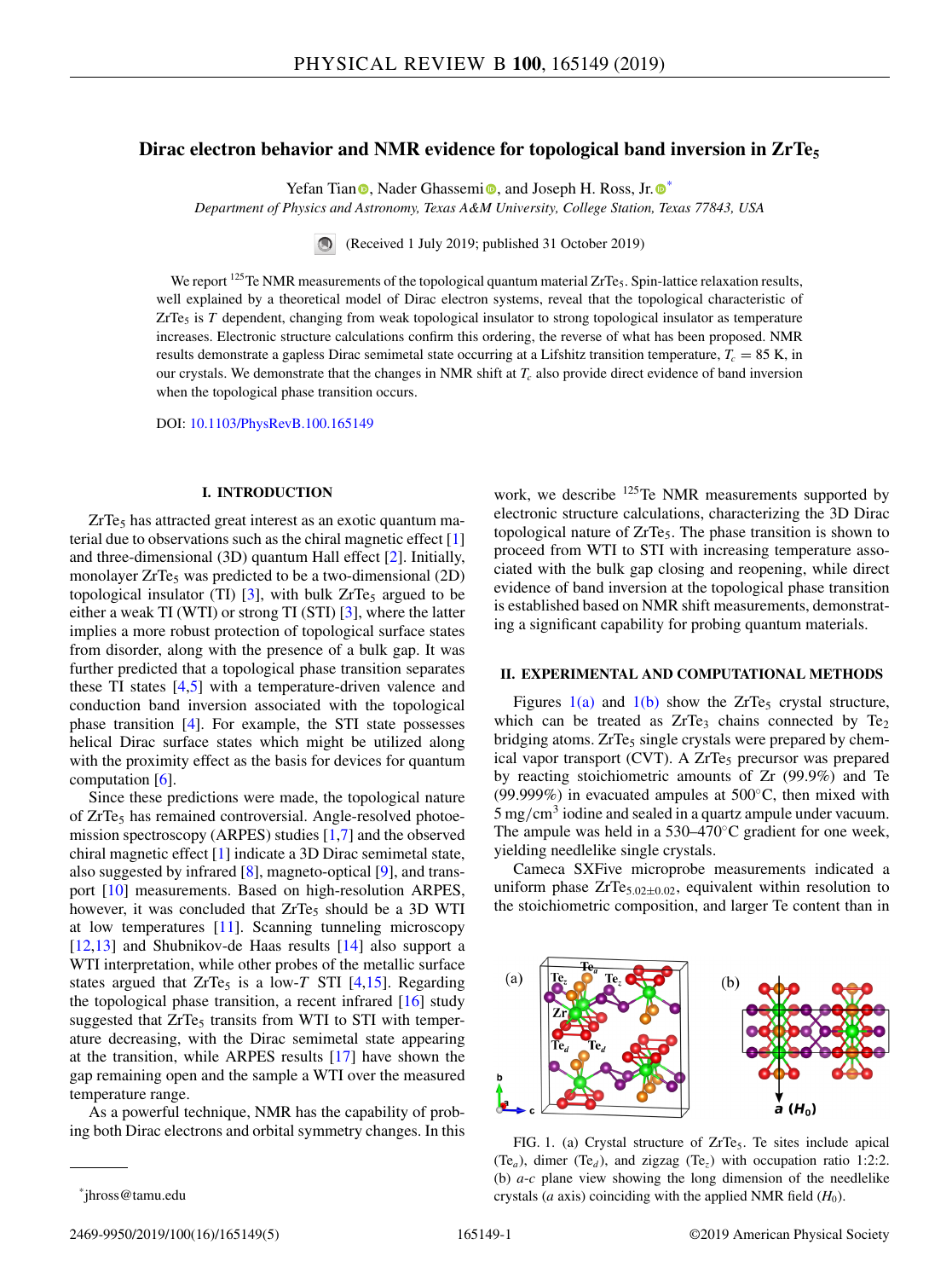<span id="page-1-0"></span>

FIG. 2. (a) Aligned crystal room-temperature  $^{125}$ Te NMR spectrum for ZrTe<sub>5</sub>. (b) Temperature dependence to 4.2 K. Dashed lines are guides to the eye. (c) Fitted shift vs temperature for three sites. (d) Calculated band gap at  $\Gamma$  and chemical shifts vs *b* and *c* crystal dimensions. Dashed line represents band inversion position. (e) Band structures calculated just below the inversion point and for experimental lattice parameters.

some other reports [\[18,19\]](#page-4-0). No I or Hf was detected. Transport measurement showed a resistance anomaly at ∼125 K, typical for CVT samples. NMR experiments utilized a custom-built spectrometer at a fixed field  $H_0 \approx 9$  T, aligning many crystals with  $H_0$  parallel to *a*. Note that  $H_0 \parallel a$  minimizes magnetic quantum effects [\[18\]](#page-4-0), providing a probe of an essentially unperturbed electronic structure.  $^{125}$ Te shifts were calibrated by aqueous Te(OH)<sub>6</sub> and adjusted for its  $\delta = 707$  ppm paramagnetic shift to the dimethyltelluride standard [\[20\]](#page-4-0). Density functional theory (DFT) calculations were performed with WIEN2K [\[21\]](#page-4-0) using Perdew, Burke, and Ernzerhof (PBE) exchange-correlation potential, with spin-orbit coupling, a *k*point grid of  $15 \times 15 \times 4$ , and atom positions from experiment  $[22]$ . Calibration of calculated  $125$ Te chemical shifts was based on the computed ZnTe shift [\[23\]](#page-4-0).

## **III. EXPERIMENTAL RESULTS**

## **A. Line shapes and shifts**

Figure  $2(a)$  shows a room-temperature <sup>125</sup>Te NMR spectrum  $(I = 1/2)$ , with peaks labeled corresponding to the three Te sites: apical (Te<sub>*a*</sub>), dimer (Te<sub>*d*</sub>), and zigzag (Te<sub>*z*</sub>) (Fig. [1\)](#page-0-0). Figure 2(b) displays spectra vs temperature. Note that the number of nuclei in the expected topological edge states is negligible compared with that of the bulk so that the spectra represent the bulk. Figure 2(c) shows shifts obtained by fitting to three Gaussian peaks. Site assignments aided by DFT will be discussed below.

While the Te*<sup>d</sup>* and Te*<sup>a</sup>* sites show similar behavior, steadily decreasing with temperature, Te*<sup>z</sup>* behaves somewhat differently, with a consistently larger line width, and about 25% smaller spectral area than expected. With the  $ZrTe<sub>3</sub>$  chain believed to act as a rigid frame [\[22\]](#page-4-0), small separations and distortions of the layers apparently affect most strongly the zigzag sites causing the enhanced broadening.

## **B. Spin-lattice relaxation**

Spin-lattice relaxation, measured by inversion recovery, could be well fitted to a single exponential  $M(t) = (1 Ce^{-t/T_1}$ )*M*(∞), giving  $1/T_1T$  values shown in Fig. [3.](#page-2-0) The observed minimum can be regarded as indicating a density of states minimum at  $E_F$  for this temperature. In metals,  $1/T_1T$  is often dominated by *s*-electron Fermi contact and proportional to  $g^2(E_F)$ . However, with Dirac and band-edge states in ZrTe<sub>5</sub> dominated by Te *p* states [\[3\]](#page-4-0), core polarization and dipolar hyperfine coupling would be expected to play more important roles. In most cases, these terms cause significant site dependence. Instead, the behavior shown in Fig. [3](#page-2-0) is independent of site near the minimum.

### **IV. DISCUSSION**

#### **A. Relaxation in Dirac electron system**

A recent model of spin-orbit-based NMR relaxation in 3D Dirac and Weyl systems accounts for this behavior very well. In this theory  $[24,25]$ , fluctuations in Dirac-type orbital currents are responsible for the relaxation. The orbital hyperfine interaction introduces a  $1/k^2$  contribution to the momentum sum determining  $1/T_1T$  [\[24,26\]](#page-4-0), thus connecting to fluctuations that are more extended in space than the typical local contributions, explaining the site independence. The result is a quadratic  $1/T_1T$  minimum vs chemical potential  $(\mu)$  in the zero-*T* limit as the Dirac point is traversed. This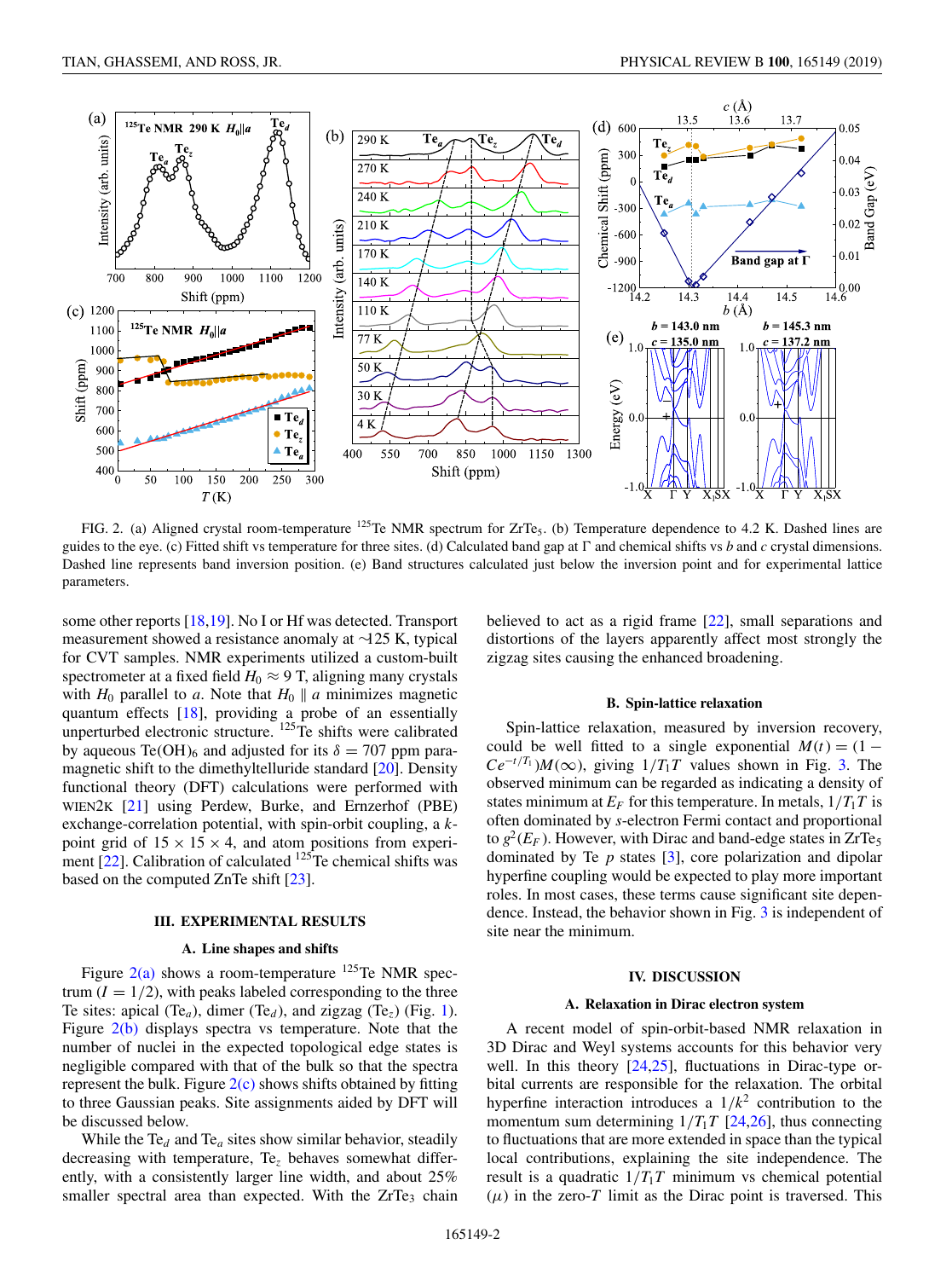<span id="page-2-0"></span>

FIG. 3.  $1/T_1T$  vs temperature for Te<sub>d</sub> site. (Upper curve)  $E_g = 0$ , that is, gapless Dirac semimetal in the whole temperature range, which overestimates  $1/T_1T$  except near the Lifshitz  $T_c$ . (Lower curve)  $E_g = 60$  meV, which matches the data far from  $T_c$ . (Inset)  $1/T_1T$  vs temperature for all sites, showing similar relaxation characteristics.

model was also applied to TaP  $[26]$ , where  $\mu$  pinned to a Weyl point leads to  $T^2$  behavior. Here we show that this applies to the analogous case of Dirac electrons with a small gap, with  $\mu$  steadily advancing through the Dirac point.

For massive Dirac fermions, the orbital contribution is [\[25\]](#page-4-0)

$$
\frac{1}{T_1T} = \frac{2\pi}{3}\mu_0^2 \gamma_n^2 e^2 c^{*4}
$$

$$
\times \int_{-\infty}^{\infty} dE \left[ -\frac{\partial f(E,\mu)}{\partial E} \right] \frac{g^2(E)}{E^2} \ln \frac{2(E^2 - \Delta^2)}{\omega_0 |E|}, \quad (1)
$$

with  $E = \pm \sqrt{c^{*2}k^2 + \Delta^2}$ . In addition,  $f(E, \mu)$  is the Fermi function, and  $g(E)$  is the Dirac electron density of states,

$$
g(E) = \frac{|E|\sqrt{E^2 - \Delta^2}}{2\pi^2 c^{*3}} \theta(E^2 - \Delta^2),
$$
 (2)

with  $\theta(E^2 - \Delta^2)$  a step function enforcing no states in the  $E<sub>g</sub> = 2\Delta$  gap. The result is

$$
\frac{1}{T_1 T} = \frac{\mu_0^2 \gamma_n^2 e^2 k_B \beta}{6\pi^3 c^{*2} \hbar^3} \times \int_{|E| \ge \Delta} dE \frac{(E^2 - \Delta^2) \ln[2(E^2 - \Delta^2)/\hbar \omega_0 |E|]}{4k_B T \cosh^2[(E - \mu)/2k_B T]}, \quad (3)
$$

where  $\beta$  is an overall scale factor  $\lceil 26 \rceil$  accounting for details of the Bloch wave functions.

### **B.** *T***-dependent band gap**

In fitting  $1/T_1T$ , we assumed  $\mu$  is positioned in the conduction band at low temperature, and advances through the Dirac point as *T* increases, consistent with the observed *n*to *p*-type change [\[18,27\]](#page-4-0) as well as ARPES measurements  $[17]$ . By numerically integrating Eq.  $(3)$ , we found that a

linear decrease in  $\mu$  vs  $T$  gives results that agree with the higher-temperature data, but only with the gap set to  $2\Delta \approx$ 60 meV. However, close to the minimum, the smaller curvature indicates a gap approaching zero. This is illustrated in Fig. 3 for the Te<sub>d</sub> site with gapless and gapped ( $E_g$  = 60 meV) cases shown by the labeled curves, with a very small  $1/T_1T = 0.009$  s<sup>-1</sup> K<sup>-1</sup> term added to account for other relaxation contributions. In the calculation, we replaced  $c^{*3}$ by the product of the three experimental Fermi velocities reported by Tang *et al.* [\[2\]](#page-4-0), leading to  $c^* = 2.1 \times 10^5$  m/s. The fitting at high temperatures gives  $\beta = 5.6 \times 10^6$ , which can be compared to  $\beta = 8.6 \times 10^6$  reported for the Weyl case for TaP  $[26]$ .  $\beta$  and  $c^*$  appear only in the prefactor of Eq. (3); their variation leads to a small scaling of the overall  $E<sub>g</sub>$  results without affecting the final results in a significant way.

Within this model, we set  $\mu = \alpha(T - T_c)$  and fitted  $\Delta$  vs *T*. This yielded  $\alpha = -5k_B$ ,  $T_c = 85$  K, and  $E_g$  vs temperature shown in Fig.  $4(a)$ , clearly indicating a gap closing and opening. The closing point occurs at or very near  $T_c$ , where  $\mu$ crosses between bands. Results for Te*<sup>d</sup>* and Te*<sup>a</sup>* sites are quite similar as shown in the plot. The Te*<sup>z</sup>* shift crossover prevented  $T_1$  measurement in the immediate vicinity of  $T_c$ , although its behavior away from  $T_c$  is similar to that of the other sites. These results agree well with those of Xu *et al.* [\[16\]](#page-4-0), although we find a larger high-*T* gap. Also note that the fit shows that  $\mu$  is positioned in the Dirac bands, rather than in the gap both above and below *Tc*.

#### **C. Topological phase transition**

There have been several recent reports  $[2,11,12,14,17,28]$ from Berry phase and surface imaging showing that the low-*T* phase is a weak, rather than strong, TI. Based on these results, we can infer that the Lifshitz transition observed here corresponds to a change from WTI to STI as temperature increases. This is the reverse of what was initially proposed [\[4,5\]](#page-4-0), and provides a clearer picture of the topological phase transition.

DFT calculations confirm that the inversion proceeds from WTI to STI as *T* increases. We initially scaled only *b*, and obtained DFT results equivalent to those of Ref. [\[4\]](#page-4-0), with a gap closing at  $b = 14.8 \text{ Å}$ , and reopening with reversed parity at  $\Gamma$ . It was shown  $[4]$  that this corresponds to a change from STI to WTI with increasing *b*. Similar results were obtained in Ref. [\[5\]](#page-4-0). However, we note that the experimental thermal expansion [\[22\]](#page-4-0) for *b* and *c* are essentially equal and much smaller for *a*. Thus, we examined the case of *b* and *c* scaled equally with *a* held constant. The result, shown in Fig. [2\(d\),](#page-1-0) is that the gap closes at  $b = 14.31 \text{ Å}$ ,  $c = 13.51 \text{ Å}$ , for smaller instead of larger *b*. Figure  $4(d)$  shows schematically an inferred phase boundary connecting the two inversion points identified this way. The parity of the band edges at  $\Gamma$  is reversed at both inversion points. With the STI to WTI transition already demonstrated for the horizontal path in Fig.  $4(d)$ , the second inversion at  $\Gamma$  also requires a change of the strong  $Z_2$  index and thus transition between STI and WTI [\[29\]](#page-4-0).

Between 293 and 10 K, *b* changes from 14.53 to 14.47 Å [\[22\]](#page-4-0), with a corresponding reduction of *c*. This range does not include the predicted crossing, however, use of other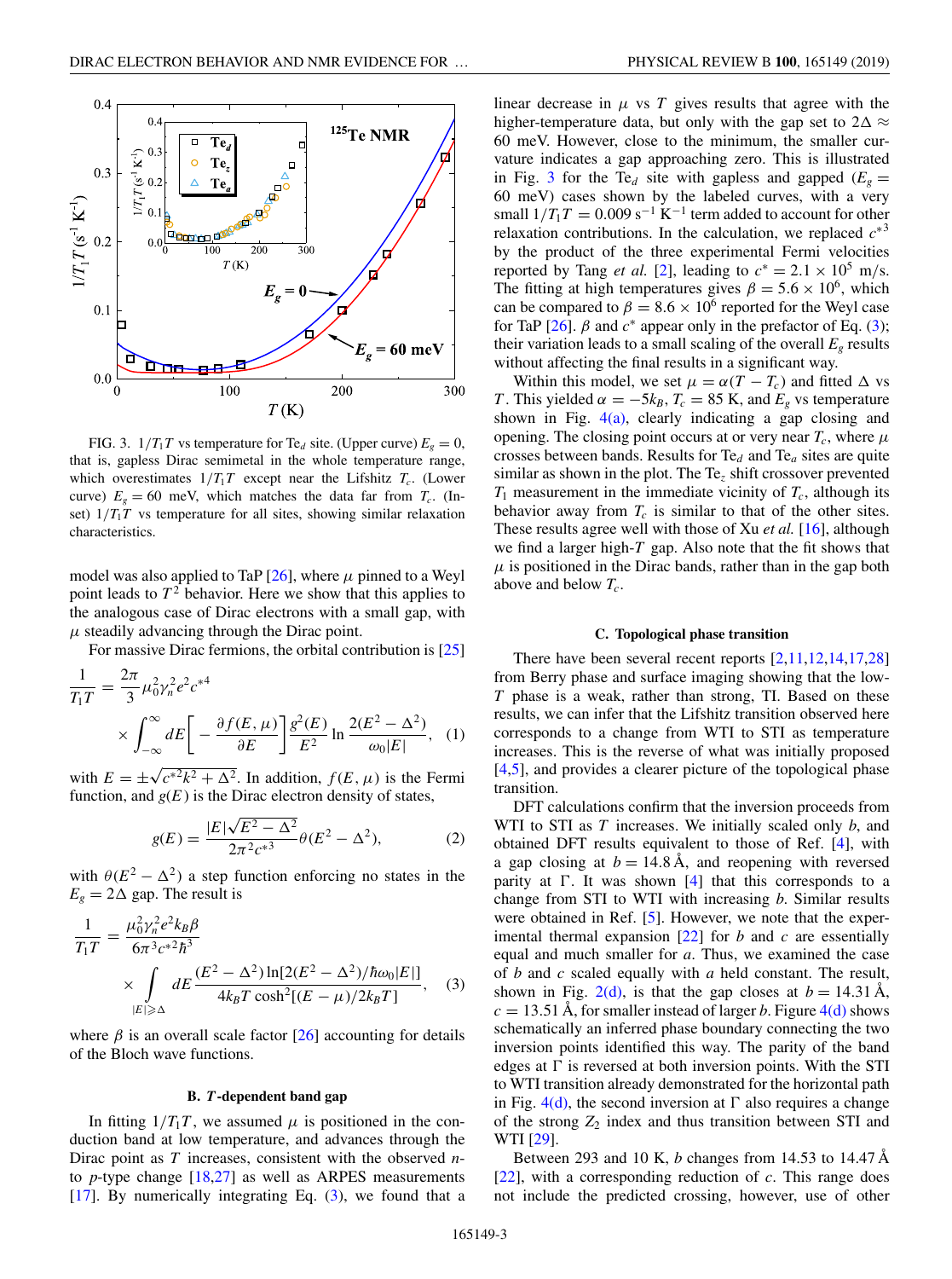<span id="page-3-0"></span>

FIG. 4. (a) Fitted band gap vs temperature obtained from  $1/T_1T$  for Te<sub>d</sub> and Te<sub>a</sub> sites. Solid curves are guides to the eye. (b) Schematic of *T* -dependent chemical potential and band structure. (c) Relation between resistance and electronic structure, with WTI (shaded region) and STI as labeled. The boundary is the Dirac semimetal state. (d) Phase diagram obtained by DFT calculations. Symbols are calculated points, shaded according to band inversion. Arrow indicates experimental thermal increase of lattice parameters and boundary corresponds to the topological phase transition. (Circled point) Room temperature lattice parameters [\[22\]](#page-4-0).

exchange potentials may lead to adjustment of the predicted crossing point [\[3\]](#page-4-0). In addition strongly *n*-type CVT crystals are reported to have smaller lattice constants [\[18\]](#page-4-0) making it appear likely that thermal expansion indeed drives the topological transition illustrated in Fig.  $4(d)$ . This explains why the topological transition appears at higher temperatures in *n*-type materials with reduced lattice parameters. It also suggests that *p*-type crystals, reported to be semiconducting at all temperatures [\[18,30\]](#page-4-0), are also STI down to zero temperature.

#### **D. Two-band model**

The difference between the Lifshitz transition temperature  $T_c$  and *n*-*p* transition temperature  $T_p$  can be well explained by a two-band model  $[18,30]$  as shown in Fig.  $4(b)$ . While the Lifshitz transition occurs when  $\mu$  passes through the Dirac point, carriers are also transferred to other minima, especially the one between  $Y$  and  $X$ , which is nearly degenerate with the Dirac point [Fig.  $2(e)$ ]. This is illustrated in Fig.  $4(e)$  along with the measured resistance anomaly: (i) Below  $T_c$ , there is *n*-type metallic behavior with  $\mu$  in the Dirac and secondary conduction bands. (ii) At  $T_c$ ,  $\mu$  is at the Dirac point, which transits to a gapless semimetal state. With  $\mu$  also crossing the secondary band edge, the carriers remain *n*-type due to states at the parabolic minimum. (iii)  $\mu$  moves away from the secondary conduction band edge, giving the *n*-*p* transition and the resistance anomaly. (iv) Increasing temperature produces metallic *p*-type behavior.

The carriers in the secondary minima will induce NMR Knight shifts (*K*) through their on-site spin interactions. However, based on the observed resistivity maximum, it can be estimated [\[18\]](#page-4-0) that our crystals have  $n \approx 1 \times 10^{18}$  cm<sup>-3</sup>. For such carrier densities we estimate a contribution to *K* which is negligible compared to the observed *T* -dependent shifts; see, for example, computed Te shifts for  $Bi<sub>2</sub>Te<sub>3</sub>$  in Ref. [\[31\]](#page-4-0). Thus, the observed *T* dependence must be caused by Knight shifts associated with Dirac electron spins, and/or on-site chemical shifts  $(\delta)$  due to the induced paramagnetic response of the valence band.

For Dirac electrons, it was recently shown [\[24\]](#page-4-0) that a significant dipole-generated *K* could be expected. The limiting contribution is proportional to  $\mu$  away from the Dirac point, thus linear in *T* for the present case, with sign changing as the Dirac point is traversed. The dipole hyperfine field includes an angle dependence which can lead to different magnitudes on each site, however, it seems likely that the nearly equivalent linear-*T* behavior for the Te<sub>d</sub> and Te<sub>a</sub> shifts is due to the Dirac electrons, with a smaller contribution for Te*z*. Since these contributions vanish at  $T_c$  where  $\mu$  goes through zero, the underlying chemical shifts can be identified from the shifts at this point.

## **E. DFT calculation on chemical shift**

DFT calculations of  $\delta$  are shown in Fig. [2\(d\),](#page-1-0) vs changes in *b* and *c*. The shifts for Te<sub>d</sub> and Te<sub>z</sub> are nearly identical, while for  $Te_a$  the result is about 500 ppm more negative. This agrees with the observed shifts at  $T_c$ , except for an overall negative shift. Although exchange potentials such as mBJ are expected to better reproduce the experimental shifts as opposed to PBE [\[23\]](#page-4-0), the relative positions are thus rather close to what is observed. The calculated change in  $\delta$  vs lattice expansion is relatively small, indicating that Dirac electrons are the dominant source for the observed linear *T* dependence. However, the steplike change in Te*<sup>z</sup>* shift at the inversion point is reproduced in the calculation of  $\delta$ , which helps to confirm the site identification of NMR lines.

With  $\delta$  associated with a local Van Vleck-type susceptibility due to partially filled Te  $p$  states  $[32]$ , the steplike change in  $\delta$  also indicates a rearrangement of filled orbitals at  $T_c$ . The proposed band inversion was originally explained [\[3\]](#page-4-0) in terms of a change in stabilization of *p* orbitals on Te*<sup>z</sup>* and Te*<sup>d</sup>* sites. An associated change in orbital occupation thus will modify  $\delta$ , and this demonstrates that the NMR shifts in this case provide a direct measurement of the topological inversion, and thus further confirmation of the orbital interchange involved in the  $ZrTe<sub>5</sub>$  transformation. There are few techniques providing a local measurement of atomic symmetry; thus this can be a significant capability for probing quantum materials.

### **V. CONCLUSIONS**

In summary, we explored the electronic structure and topological nature of ZrTe<sub>5</sub> using NMR techniques combined with DFT calculations. Results show that the Dirac band gap closes and reopens at a Lifshitz transition with temperature increasing, which corresponds to a topological phase transition from weak to strong topological insulator. We also show that the NMR  $T_1$  results provide a very sensitive measure of the Dirac electrons involved in this transition. DFT calculations give further details about this band inversion, providing a